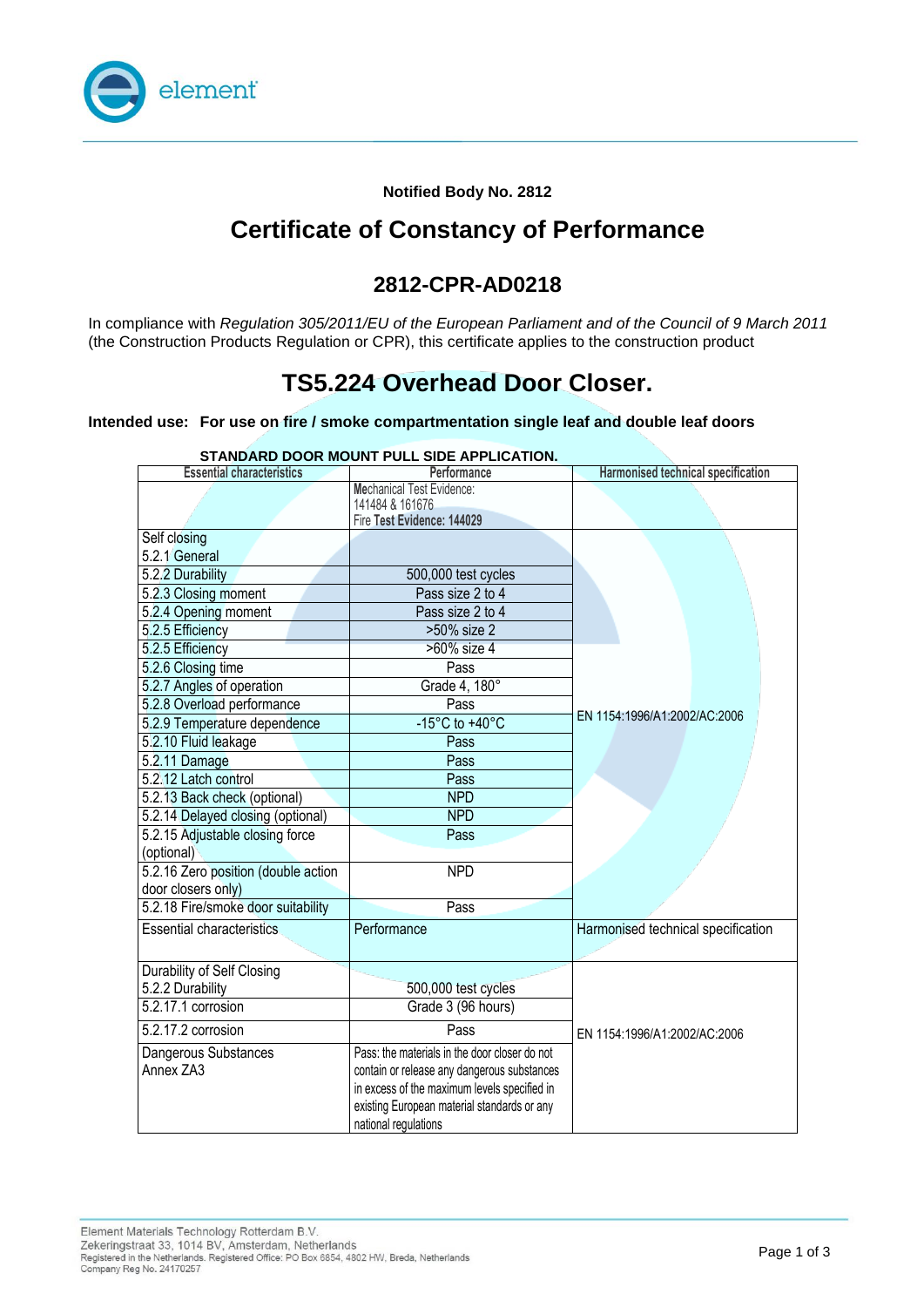

# **Certificate of Constancy of Performance**

#### **2812-CPR-AD0218**

In compliance with *Regulation 305/2011/EU of the European Parliament and of the Council of 9 March 2011*  (the Construction Products Regulation or CPR), this certificate applies to the construction product

## **TS5.224 Overhead Door Closer.**

#### **Intended use: For use on fire / smoke compartmentation single leaf and double leaf doors**

| PARALLEL ARM APPLICATION.           |                                               |                                    |  |
|-------------------------------------|-----------------------------------------------|------------------------------------|--|
| <b>Essential characteristics</b>    | Performance                                   | Harmonised technical specification |  |
| Self closing                        |                                               |                                    |  |
| 5.2.1 General                       |                                               |                                    |  |
| 5.2.2 Durability                    | 500,000 test cycles                           |                                    |  |
| 5.2.3 Closing moment                | Pass size 4                                   |                                    |  |
| 5.2.4 Opening moment                | Pass size 4                                   |                                    |  |
| 5.2.5 Efficiency                    | >60% size 4                                   |                                    |  |
| 5.2.6 Closing time                  | Pass                                          |                                    |  |
| 5.2.7 Angles of operation           | Grade 3, >105°                                |                                    |  |
| 5.2.8 Overload performance          | Pass                                          |                                    |  |
| 5.2.9 Temperature dependence        | -15 $^{\circ}$ C to +40 $^{\circ}$ C          |                                    |  |
| 5.2.10 Fluid leakage                | Pass                                          | EN 1154:1996/A1:2002/AC:2006       |  |
| 5.2.11 Damage                       | Pass                                          |                                    |  |
| 5.2.12 Latch control                | Pass                                          |                                    |  |
| 5.2.13 Back check (optional)        | Pass                                          |                                    |  |
| 5.2.14 Delayed closing (optional)   | <b>NPD</b>                                    |                                    |  |
| 5.2.15 Adjustable closing force     | <b>NPD</b>                                    |                                    |  |
| (optional)                          |                                               |                                    |  |
| 5.2.16 Zero position (double action | <b>NPD</b>                                    |                                    |  |
| door closers only)                  |                                               |                                    |  |
| 5.2.18 Fire/smoke door suitability  | Pass                                          |                                    |  |
| <b>Essential characteristics</b>    | Performance                                   | Harmonised technical specification |  |
|                                     |                                               |                                    |  |
| Durability of Self Closing          |                                               |                                    |  |
| 5.2.2 Durability                    | 500,000 test cycles                           |                                    |  |
| 5.2.17.1 corrosion                  | Grade 3 (96 hours)                            |                                    |  |
| 5.2.17.2 corrosion                  | Pass                                          | EN 1154:1996/A1:2002/AC:2006       |  |
| Dangerous Substances                | Pass: the materials in the door closer do not |                                    |  |
| Annex ZA3                           | contain or release any dangerous substances   |                                    |  |
|                                     | in excess of the maximum levels specified in  |                                    |  |
|                                     | existing European material standards or any   |                                    |  |
|                                     | national regulations                          |                                    |  |